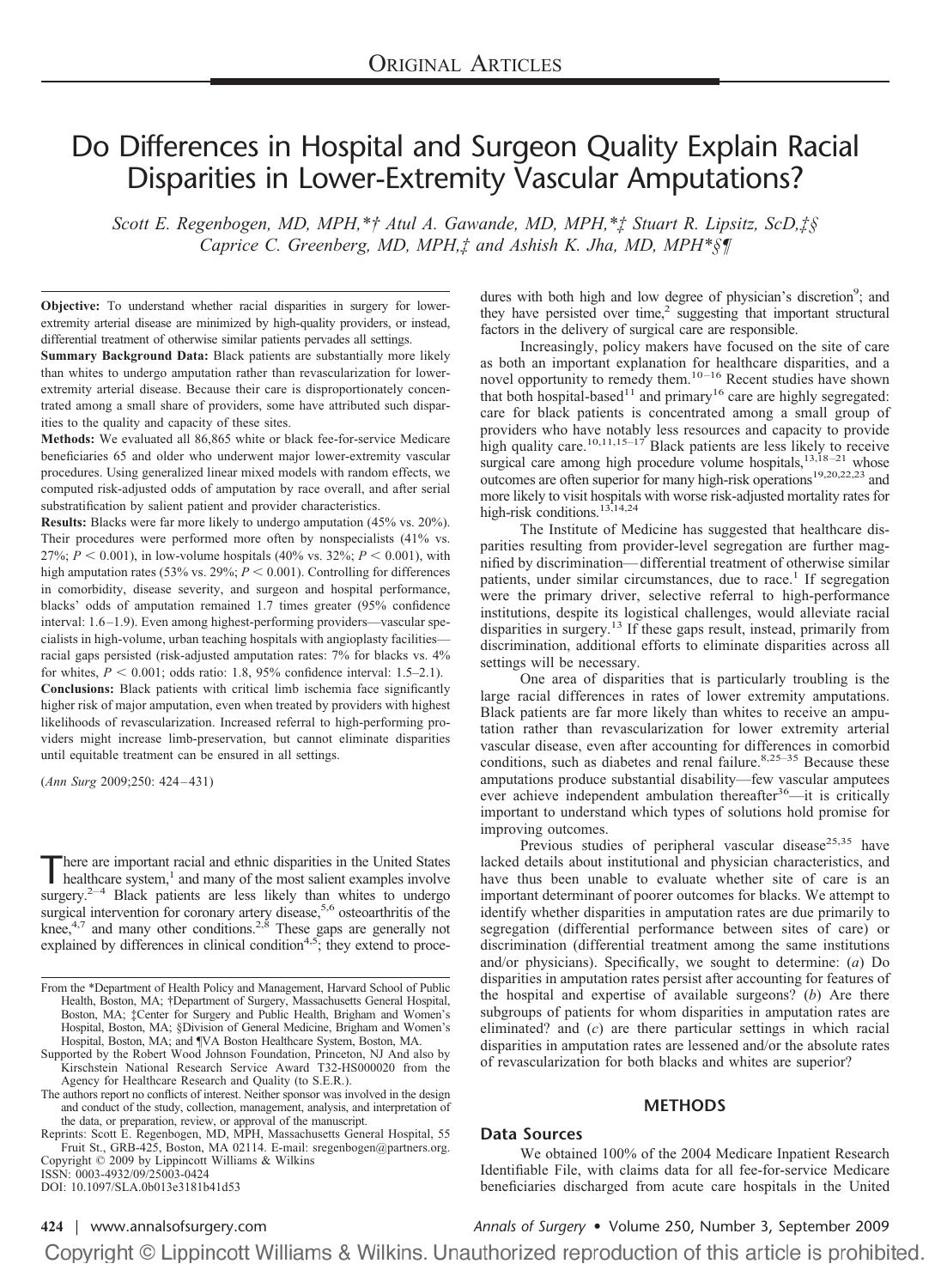States that year. Multiple claims from any discharge were merged to generate a data set in which each record represented a single hospital admission, containing up to 10 diagnostic codes and 6 procedure codes from the International Classification of Diseases, Ninth Revision, Clinical Modification (ICD-9). Comorbid conditions were classified using the Healthcare Cost and Utilization Project Comorbidity Software, Version 3.0 (available at: http://www.hcup-us. ahrq.gov/toolssoftware/comorbidity/comorbidity.jsp).37 We used the unique physician identification number to link each record with physicians' characteristics reported in the Medicare Physician Identification and Eligibility Registry. Finally, we linked these data with the American Hospital Association Survey to obtain information on hospitals' characteristics.

Racial concentration for each hospital was computed as the percentage of all discharges in the inpatient claims file in which the patient was black. As in previous studies, $11$  we classified the top 5 percentile as having a "high proportion" of black patients; those in the  $>5$  to 25 percentile range as "medium proportion"; and the others as "low proportion." We computed the hospital-level segregation index, which denotes the proportion of patients in each facility that would have to move to achieve an even racial distribution.<sup>38</sup>

Physician and hospital procedure volumes were computed from the complete inpatient claims file (regardless of race or indication for the procedure). We considered physicians to be specialists if they were vascular or cardiac surgeons, if they were cardiologists or interventional radiologists performing endovascular procedures, or if they were in the highest tercile of overall revascularization procedure volume.

#### **Patient Sample**

We excluded patients younger than 65 years of age, race other than white or black, not residing in the United States, or enrolled in a managed care plan for any portion of the year. We identified procedures of interest using ICD-9 codes: above-knee amputation (above-knee amputation: ICD-9 84.16, 84.17), below-knee amputation (below-knee amputation: 84.13, 84.15), lower-extremity arterial bypass (39.25, 39.29), percutaneous lower extremity arterial angioplasty (39.50) and/or stenting (00.55, 39.90). If a patient had more than one such procedure during the sample period, we selected only the first procedure performed for analysis.

We included all patients who underwent one or more of these procedures for any of the following diagnoses: diabetes with peripheral circulatory disorders  $(250.7\times)$ , lower extremity arterial atherosclerosis, stenosis, thromboembolism, and/or gangrene  $(440.2 \times,$ 400.3 \times, 443.81, 443.9, 444.22, 444.81, 447.1 \times, 785.4). In accor-<br>dance with previous studies,  $25,27-29,39$  we did not include toe or forefoot amputations that preserved the heel for ambulation. For the main analyses, we classified procedures as either amputation (aboveknee amputation or below-knee amputation) or revascularization (bypass, angioplasty, or stenting).

### **Statistical Analyses**

We compared the demographic and comorbidity characteristics of black and white patients, as well as the characteristics of their surgeons and hospitals, using Pearson  $\chi^2$  tests for categorical variables and Wilcoxon rank sum tests for continuous variables. To account for patient-related predictors of amputation, we constructed race-specific and general multiple logistic regression models from a priori clinically-relevant comorbidity and risk factors, to predict each patient's expected probability of amputation. The race-specific and general models did not differ meaningfully, so we used the predicted probabilities from the general model. Despite the limitations of administrative data, c-statistic for the prediction score was 0.90, indicating excellent discrimination. We stratified patients by quartiles of these predicted likelihoods, and computed adjusted amputation rates by applying average parameter values to the fitted regression model.

Because of hierarchical structure of this data, we corrected regression coefficients and variance estimates for the effects of multilevel clustering, using generalized linear mixed models<sup>40</sup> in Proc GLIMMIX in SAS Version 9.1 (SAS Institute, Cary, NC). We treated physician-level and hospital-level predictors as random effects, to explicitly control for, and evaluate contributions of, specific provider characteristics.41,42 Physicians who operated in multiple hospitals contributed random effects to each cluster in which they participated.

To assess the persistence of racial differences within subgroups, we stratified patients by salient characteristics—such as having diabetes or renal disease, or receiving care from a specialist physician in a high-volume institution—and computed adjusted likelihoods of amputation and adjusted odds ratios (AOR) comparing blacks and whites. Next, we serially substratified the sample, selecting patients treated by physicians and hospitals with characteristics predicting lowest odds of amputation: high-volume specialists in urban, high procedure-volume hospitals, teaching institutions, and angioplasty facilities. At each step of substratification, we again computed adjusted amputation rates and AOR by race. We repeated this approach using multiple other variable combinations with similar results, and therefore present only the substratification using characteristics associated with lowest amputation rates.

Even in these analyses, we were concerned that differential accrual by race of low-risk patients—such as those undergoing procedures for claudication rather than tissue loss—might produce residual confounding. Thus, we separately repeated the analyses on the higher-risk, but more clinically homogeneous, subgroup of patients with critical limb ischemia (CLI)— gangrene or lower extremity ulceration as the indication for their procedure—and compared their results with those of the entire sample.

The study was approved by the Harvard School of Public Health Human Subjects Committee and the Centers for Medicare and Medicaid Services Privacy Board.

#### **RESULTS**

There were 72,015 white and 14,850 black Medicare beneficiaries in 3051 hospitals who underwent one of the procedures of interest for lower-extremity arterial vascular disease in 2004 (Table 1). Blacks were far more likely to undergo lower-extremity amputation than whites (45% vs. 20%,  $P < 0.001$ ). Among those who underwent amputations, blacks were more likely have an above-theknee operation than whites (60% vs. 53%,  $P < 0.001$ ); and among those who received revascularization, blacks were less likely to have an endovascular procedure than whites  $(46\% \text{ vs. } 51\%, P < 0.001)$ .

#### **Patient Characteristics**

Black patients in the sample were more likely to be female, and more likely to have congestive heart failure, neurologic disease, diabetes, or renal failure, but less likely to have coronary artery disease or chronic obstructive pulmonary disease (Table 1). Black patients resided in ZIP codes with significantly lower median income. Black patients were more likely than whites to require 3 or more hospital admissions during 2004 (46% of blacks vs. 36% of whites,  $P \leq 0.001$ ), and to have been admitted for their procedure on an emergency basis (32% of blacks vs. 19% of whites,  $P < 0.001$ ). The c-statistic for the risk prediction score, derived from patientrelated characteristics alone, was 0.90, indicating excellent discrimination for amputation.

#### **Physician Characteristics**

Blacks were less likely than whites to be treated by vascular surgeons or endovascular proceduralists (55% vs.  $68\%, P \leq 0.001$ ),

## *© 2009 Lippincott Williams & Wilkins* [www.annalsofsurgery.com](http://www.annalsofsurgery.com) | **425**Copyright © Lippincott Williams & Wilkins. Unauthorized reproduction of this article is prohibited.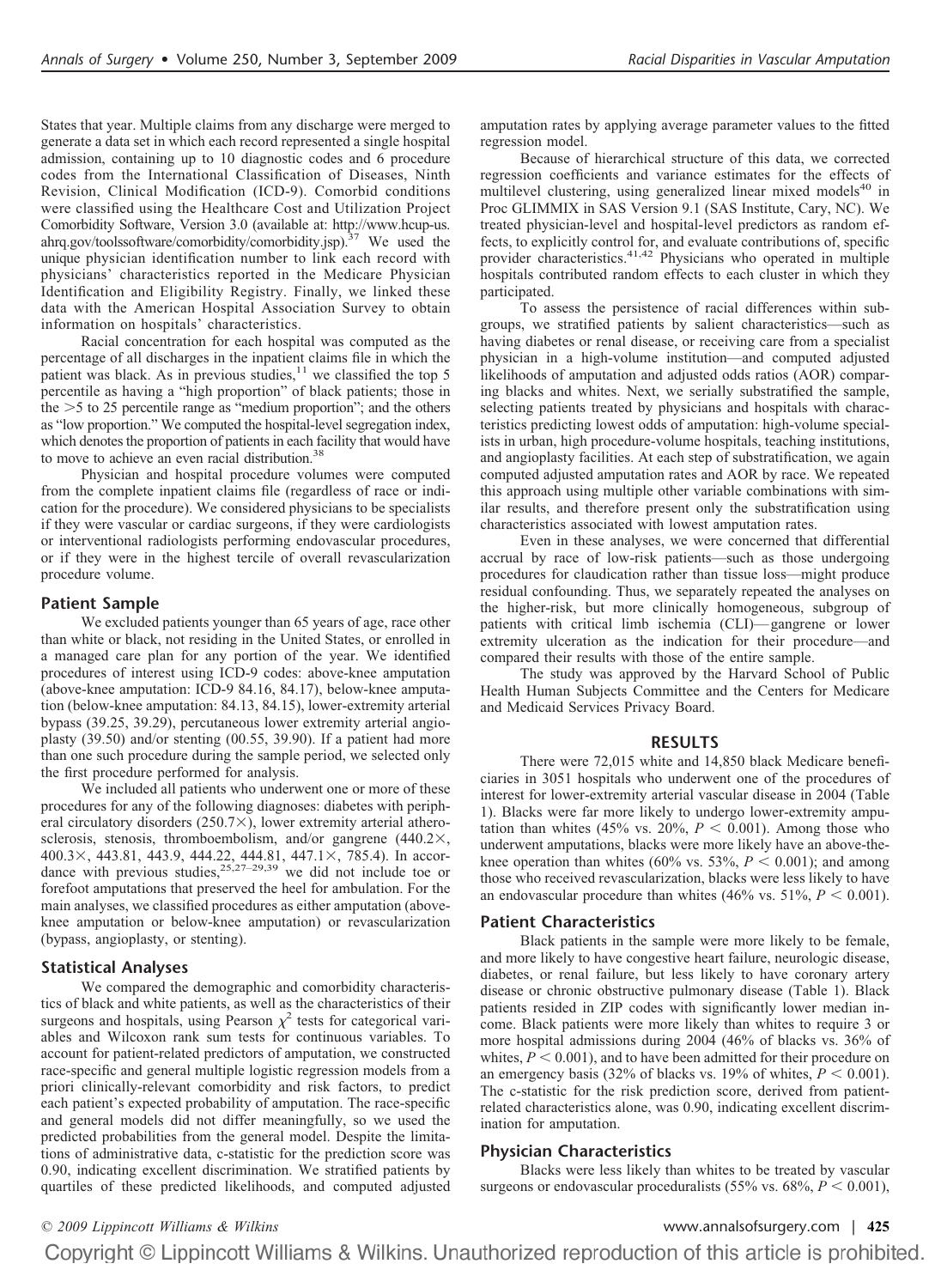| Annals of Surgery • Volume 250, Number 3, September 2009 |  |  |  |  |  |  |  |  |  |
|----------------------------------------------------------|--|--|--|--|--|--|--|--|--|
|----------------------------------------------------------|--|--|--|--|--|--|--|--|--|

**TABLE 2.** Characteristics of Providers, by Race of the Patient

| <b>TABLE 1.</b> Characteristics of Patients, by Race of the Patient |  |  |  |
|---------------------------------------------------------------------|--|--|--|
|                                                                     |  |  |  |

|                                                                                        | White               | <b>Black</b>        |  |  |
|----------------------------------------------------------------------------------------|---------------------|---------------------|--|--|
|                                                                                        | $N = 72,015$        | $N = 14,850$        |  |  |
| Procedure                                                                              |                     |                     |  |  |
| Above-knee amputation                                                                  | 7510 (10)           | 3999 (27)           |  |  |
| Below-knee                                                                             | 6682 (9)            | 2663 (18)           |  |  |
| Open bypass                                                                            | 28,225 (39)         | 4434 (30)           |  |  |
| Endovascular                                                                           | 29,598 (41)         | 3754 (25)           |  |  |
| <b>Sex</b>                                                                             |                     |                     |  |  |
| Female                                                                                 | 33,361 (46)         | 8707 (59)           |  |  |
| Male                                                                                   | 38,654 (54)         | 6143(41)            |  |  |
| Age                                                                                    |                     |                     |  |  |
| $65 - 74$                                                                              | 32,698 (45)         | 6962 (47)           |  |  |
| $75 - 84$                                                                              | 30,101(42)          | 5486 (37)           |  |  |
| $\geq 85$                                                                              | 9216 (13)           | 2402 (16)           |  |  |
| <b>Diabetes</b>                                                                        | 22,772 (32)         | 6223 (42)           |  |  |
| Renal failure                                                                          | 8107 (11)           | 3640 (25)           |  |  |
| Gangrene                                                                               | 20,437 (28)         | 8485 (57)           |  |  |
| Lower-extremity ulcer                                                                  | 17,504 (24)         | 4073 (27)           |  |  |
| <b>CHF</b>                                                                             | 13,147 (18)         | 3085(21)            |  |  |
| CAD                                                                                    | 31,123(43)          | 4542 (31)           |  |  |
| <b>COPD</b>                                                                            | 18,518(26)          | 2315(16)            |  |  |
| Paralysis or other neurologic<br>disease                                               | 4061(6)             | 1723 (12)           |  |  |
| ZIP code income (mean $\pm$ SD)                                                        | $43,355 \pm 15,489$ | $34,042 \pm 12,756$ |  |  |
| Hospitalizations in 2004                                                               |                     |                     |  |  |
| 1                                                                                      | 26,133 (36)         | 4074 (27)           |  |  |
| $2 - 3$                                                                                | 32,021(44)          | 6736 (45)           |  |  |
| $\geq 4$                                                                               | 13,861 (19)         | 4040 (27)           |  |  |
| Status of operation                                                                    |                     |                     |  |  |
| Elective                                                                               | 41,862 (58)         | 6468 (44)           |  |  |
| Urgent                                                                                 | 16,486(23)          | 3607 (24)           |  |  |
| Emergency                                                                              | 13,667 (19)         | 4775 (32)           |  |  |
| All differences are significant with $P \leq 0.001$ . SD indicates standard deviation. |                     |                     |  |  |

and less likely to be treated by high-volume physicians (27% vs. 34%,  $P < 0.001$ ; Table 2). Blacks were somewhat more likely to receive treatment from older physicians and from foreign medical graduates (Table 2).

#### **Hospital Characteristics**

The hospitals in the top quartile for proportion of black patients cared for nearly 80% of black patients and just over 25% of white patients (Table 2). The segregation index was 0.54, indicating marked separation between the institutions in which blacks and whites underwent these procedures, although the index was comparable to the national estimates for segregation for inpatient care overall.<sup>43</sup>

Black patients were less likely than white patients to receive care in hospitals that perform a high volume of revascularization procedures (30% vs. 34%,  $P < 0.001$ ) or have an angioplasty facility (69% vs. 77%,  $P < 0.001$ ). Even when their care took place in high-volume hospitals, blacks were more likely than whites to be treated by low-volume nonvascular specialists  $(26\% \text{ vs. } 13\%, P \leq \mathbb{Z})$ 0.001). Other differences in hospital characteristics are detailed in Table 2.

### **Multilevel Models**

In multivariable analyses accounting for the effects of clustering within physicians and hospitals, racial differences in odds of

| White<br>$N = 72,015$<br>52,675 (73)<br>48,804 (68)<br>24,589 (34)<br>11,273 (16)<br>28,946 (40)<br>23,262 (32)<br>8376 (12)<br>13,438 (19)<br>1376(2)<br>18,349 (25)<br>52,290 (73) | <b>Black</b><br>$N = 14,850$<br>8762 (59)<br>8165 (55)<br>3990 (27)<br>2447 (16)<br>5426 (37)<br>4849 (33)<br>2096 (14)<br>2887 (19)<br>2944 (20)<br>8628 (58) |
|--------------------------------------------------------------------------------------------------------------------------------------------------------------------------------------|----------------------------------------------------------------------------------------------------------------------------------------------------------------|
|                                                                                                                                                                                      |                                                                                                                                                                |
|                                                                                                                                                                                      |                                                                                                                                                                |
|                                                                                                                                                                                      |                                                                                                                                                                |
|                                                                                                                                                                                      |                                                                                                                                                                |
|                                                                                                                                                                                      |                                                                                                                                                                |
|                                                                                                                                                                                      |                                                                                                                                                                |
|                                                                                                                                                                                      |                                                                                                                                                                |
|                                                                                                                                                                                      |                                                                                                                                                                |
|                                                                                                                                                                                      |                                                                                                                                                                |
|                                                                                                                                                                                      |                                                                                                                                                                |
|                                                                                                                                                                                      |                                                                                                                                                                |
|                                                                                                                                                                                      |                                                                                                                                                                |
|                                                                                                                                                                                      |                                                                                                                                                                |
|                                                                                                                                                                                      |                                                                                                                                                                |
|                                                                                                                                                                                      |                                                                                                                                                                |
|                                                                                                                                                                                      |                                                                                                                                                                |
|                                                                                                                                                                                      | 3278 (22)                                                                                                                                                      |
|                                                                                                                                                                                      |                                                                                                                                                                |
| 23,321 (32)                                                                                                                                                                          | 5897 (40)                                                                                                                                                      |
| 24,135 (34)                                                                                                                                                                          | 4510 (30)                                                                                                                                                      |
| 24,559 (34)                                                                                                                                                                          | 4443 (30)                                                                                                                                                      |
| 55,193 (77)                                                                                                                                                                          | 10,294 (69)                                                                                                                                                    |
| 15,333(21)                                                                                                                                                                           | 4018 (27)                                                                                                                                                      |
|                                                                                                                                                                                      |                                                                                                                                                                |
| 25,641 (36)                                                                                                                                                                          | 3328 (22)                                                                                                                                                      |
| 24,508 (34)                                                                                                                                                                          | 4307 (29)                                                                                                                                                      |
| 21,866 (30)                                                                                                                                                                          | 7215 (49)                                                                                                                                                      |
|                                                                                                                                                                                      |                                                                                                                                                                |
| 22,902 (32)                                                                                                                                                                          | 6088 (41)                                                                                                                                                      |
| 24,286 (34)                                                                                                                                                                          | 4594 (31)                                                                                                                                                      |
| 24,927 (34)                                                                                                                                                                          | 4178 (28)                                                                                                                                                      |
|                                                                                                                                                                                      |                                                                                                                                                                |
| 8632 (12)                                                                                                                                                                            | 1653 (11)                                                                                                                                                      |
| 11,679 (16)                                                                                                                                                                          | 1795 (12)                                                                                                                                                      |
| 21,395 (30)                                                                                                                                                                          | 3914 (26)                                                                                                                                                      |
| 30,309 (42)                                                                                                                                                                          | 7488 (50)                                                                                                                                                      |
|                                                                                                                                                                                      |                                                                                                                                                                |
| 14,177 (20)                                                                                                                                                                          | 2002 (13)                                                                                                                                                      |
| 19,768 (27)                                                                                                                                                                          | 2630 (18)                                                                                                                                                      |
| 29,018 (40)                                                                                                                                                                          | 9509 (64)                                                                                                                                                      |
| 9052 (13)                                                                                                                                                                            | 709 (5)                                                                                                                                                        |
|                                                                                                                                                                                      |                                                                                                                                                                |

All differences are significant with  $P < 0.001$ .

\*Experienced vascular proceduralist: either high volume, or specialty vascular, cardiothoracic surgery, or nonsurgical interventionist, such as cardiologist, or interventional radiologist.

<sup>†</sup>High concentration: top 5 percentile; medium concentration: fifth through 25th percentile; low concentration: bottom 75 percentile.

amputation were substantially attenuated by controlling for patientrelated factors, but less so for physician and hospital characteristics (Table 3). Adjusting only for patient-related demographic and comorbidity variables, odds of amputation were 1.8 times greater for blacks than whites (95% confidence interval  $\lbrack$ CI $\rbrack$ : 1.6–1.9). Compared with the unadjusted racial difference (unadjusted OR: 3.3,

**426** | [www.annalsofsurgery.com](http://www.annalsofsurgery.com) *© 2009 Lippincott Williams & Wilkins*

Copyright © Lippincott Williams & Wilkins. Unauthorized reproduction of this article is prohibited.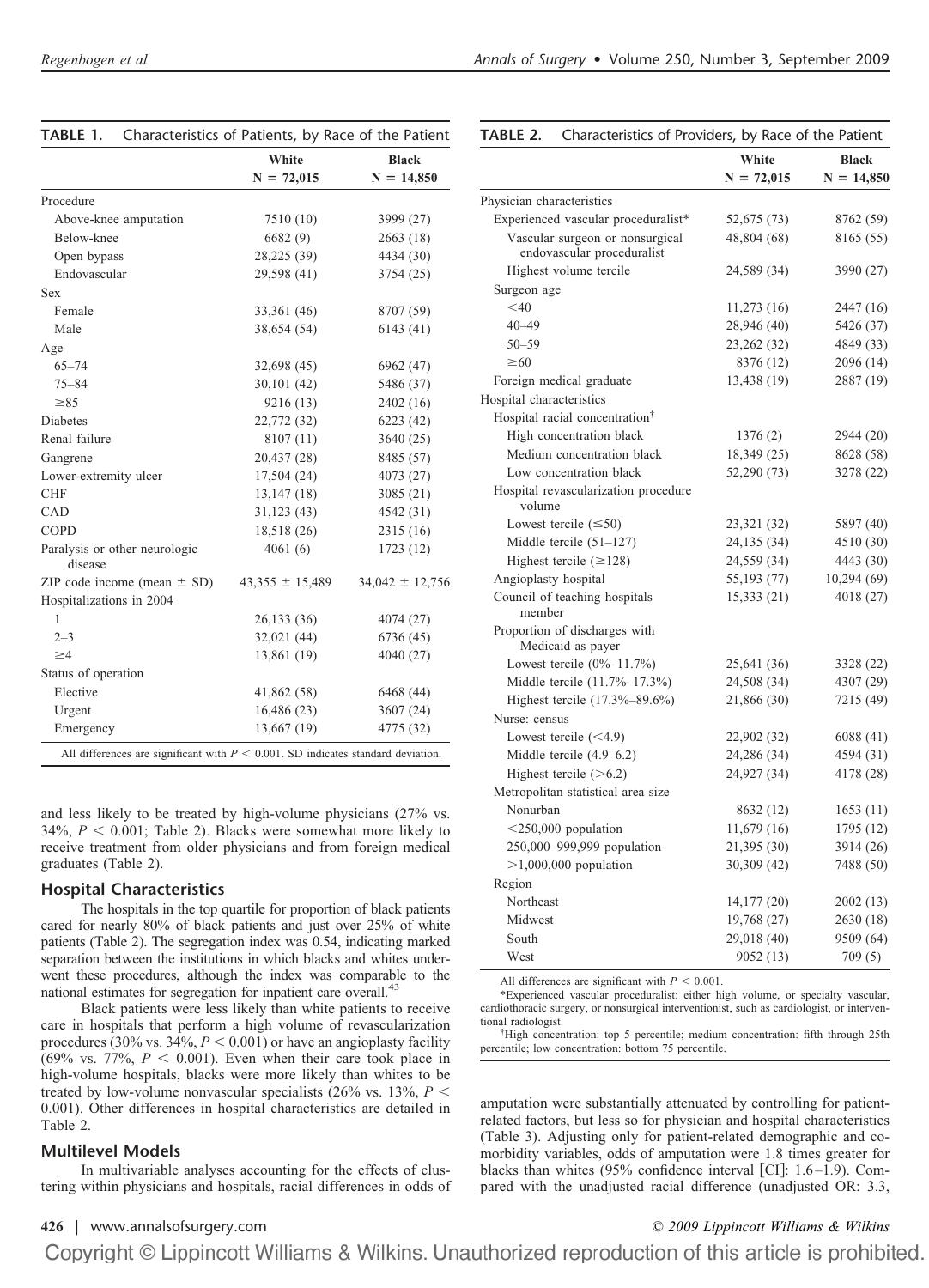95% CI: 3.1–3.5), correcting for patient-level covariates explained 67% of the racial difference in amputation rates. Further adjusting for physician and hospital characteristics did not meaningfully alter the racial difference in odds of amputation (AOR: 1.7, 95% CI:  $1.6 - 1.9$ .

#### **Racial Differences Within Subgroups**

We did not identify any subgroup in which the racial difference in risk-adjusted odds of amputation was eliminated (Figs. 1A, B). Across all categories examined, black patients had substantially greater adjusted odds of amputation, whether they were treated by experienced vascular proceduralists (AOR: 1.7, 95% CI: 1.6 –1.8) or low-volume nonspecialists (AOR: 1.6, 95% CI: 1.5–1.7); in hospitals with high procedure volume (AOR:  $1.7$ ,  $95\%$  CI:  $1.6-1.9$ ) or low procedure volume (AOR: 1.6, 95% CI: 1.4 –1.7). Differences were present even in hospitals with a high proportion of black patients (AOR: 1.5, 95% CI: 1.2–1.7). As seen in Figure 1A, even after we stratified patients by quartiles of their predicted likelihood of amputa-

| TABLE 3.<br>Multivariable Analyses                                             |                                              |                                                           |  |
|--------------------------------------------------------------------------------|----------------------------------------------|-----------------------------------------------------------|--|
|                                                                                | Odds Ratio (95% CI)                          |                                                           |  |
| Model                                                                          | Complete<br><b>Sample</b><br>$(N = 86, 865)$ | <b>Critical Limb</b><br>Ischemia Subset<br>$(N = 40,891)$ |  |
| Unadjusted                                                                     | $3.3(3.1-3.5)$                               | $2.3(2.2-2.5)$                                            |  |
| Adjusted for patient-level variables                                           | $1.8(1.6-1.9)$                               | $1.6(1.5-1.8)$                                            |  |
| Adjusted for patient-level and<br>physician-level variables                    | $1.7(1.6-1.8)$                               | $1.6(1.5-1.7)$                                            |  |
| Adjusted for patient-level,<br>physician-level and<br>hospital-level variables | $1.7(1.6-1.9)$                               | $1.6(1.5-1.7)$                                            |  |

Results of multiple logistic regression, using generalized linear mixed models and treating both physician-level and hospital-level predictors as random effects. As physician and hospital effects are added to the model, proportions, and confidence intervals are adjusted to account for clustering at each level. The critical limb ischemia subset includes only those patients with gangrene and/or lower extremity skin ulceration as indication for their procedure.



## **Adjusted Odds Ratio**

tion (based on patient-specific characteristics), amputation rates within each stratum were significantly higher for blacks than whites—AORs for blacks versus whites were 1.6 (95% CI: 1.5–1.7) in the highest-risk quartile, and  $2.8$  (95% CI:  $2.0-3.9$ ) in the lowest quartile.

When we examined serially substratified groups of patients receiving care from physicians and hospitals with characteristics predicting lower overall rates of amputation, we found that racial gaps persisted. Figure 2 presents the selection of patients who received care in urban, teaching, high procedure volume hospitals with angioplasty facilities, with procedures performed by highvolume specialists. The racial differences in adjusted odds of amputation were no different among patients in this low-risk substratum (AOR: 1.8, 95% CI: 1.5–2.1) than among the sample as a whole (AOR: 1.7, 95% CI: 1.6–1.9), although the overall amputation rates fell dramatically, for both blacks (from  $23\%$  to  $7\%, P \leq 0.001$ ) and whites (from 15% to 4%,  $P < 0.001$ ). Other serial substratification processes produced similar results.

#### **Patients With Critical Limb Ischemia**

Among 40,891 patients (47% of the overall sample) whose procedure was performed for CLI, absolute racial differences in crude amputation rates were similar to the overall sample— 42% of whites and 63% of blacks with CLI underwent amputation. The unadjusted odds ratio by race was smaller for CLI patients than the overall cohort (Table 3, Column 3), but there was little difference between CLI patients and the rest of the sample in AOR for any of the multilevel models. In serial substratification, racial differences among CLI patients receiving care from the best-performing providers were also similar to those of the overall sample (AOR: 1.6, 95% CI: 1.5–1.7).

#### **DISCUSSION**

The surgical management of lower extremity arterial disease is heavily influenced by characteristics of both the patients and their providers, and in many clinical scenarios, there is substantial clinical discretion about the best approach. In this context, we found alarming differences in the likelihood that black and white patients are subjected to amputation rather than revascularization: nearly half of black Medicare beneficiaries in our sample had an amputation, while

## **B** Provider Characteristics

## 3 4 5 6 7 8 9 10 Adjusted Odds Ratio

**FIGURE 1.** Adjusted odds ratios (AOR) for undergoing amputation, comparing black versus white patients within subgroups divided by (A) patient characteristics and (B) provider characteristics. Each data point and error bar represents the AOR and 95% confidence interval among individuals within the patient, physician, or hospital characteristic indicated. All values (except for the 1 unadjusted data point indicated) are adjusted for age, sex, congestive heart failure, coronary artery disease, gangrene, lower extremity skin ulceration, diabetes, a diabetes sex interaction term, renal failure, chronic obstructive pulmonary disease, total number of hospital admissions in 2004, status of admission (elective, urgent, or emergency), ZIP code median income, and 13 other significant comorbid conditions as classified by the Healthcare Cost and Utilization Project Comorbidity Software, Version 3.0.<sup>37</sup>

### *© 2009 Lippincott Williams & Wilkins* [www.annalsofsurgery.com](http://www.annalsofsurgery.com) | **427**

Copyright © Lippincott Williams & Wilkins. Unauthorized reproduction of this article is prohibited.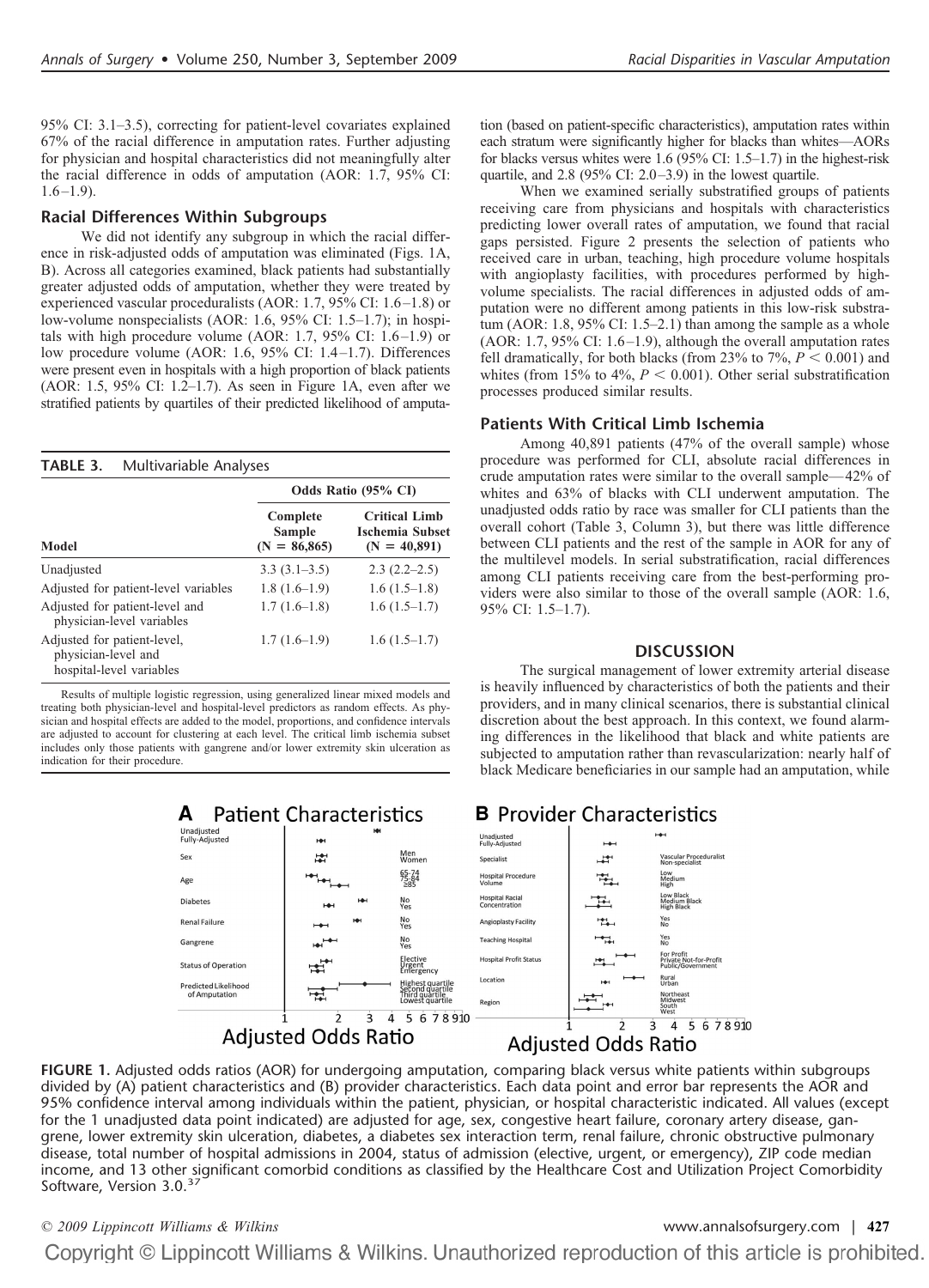

**FIGURE 2.** Adjusted rates of amputation and adjusted odds ratios (AOR) for undergoing amputation, comparing black versus white patients among serially substratified groups of patients who received care from physicians and hospitals with characteristics predictive of low amputation rates. All values are adjusted for age, sex, congestive heart failure, coronary artery disease, gangrene, lower extremity skin ulceration, diabetes, a diabetes sex interaction term, renal failure, chronic obstructive pulmonary disease, total number hospital admissions in 2004, status of admission (elective, urgent, or emergency), ZIP code median income, and 13 other significant comorbid conditions as classified by the Healthcare Cost and Utilization Project Comorbidity Software, Version 3.0.37

less than a quarter of white patients did. We found evidence for both segregation and discrimination: site of care was an important factor in a patient's likelihood of amputation, yet racial gaps persisted even after accounting for differences in the providers caring for black and white patients. These findings are consistent with a recent study from the Dartmouth Atlas Project, which reported 10-fold regional variation in leg amputation rates, but consistent racial differences, regardless of geography.<sup>26</sup>

A large portion of this gap clearly reflects differences in patient characteristics: black patients were more likely to have diabetes and renal failure, and come to surgical attention having already developed gangrene. These differences may be due in part to lower incomes,<sup>35</sup> lower educational attainment, and poorer access to high quality primary care<sup>16</sup> among black patients, even those insured through Medicare.<sup>35,44</sup> Improving access to primary care, preventive health management for diabetes and hypertension, and attention to foot and wound care, remain essential to eliminating racial gaps in amputations.<sup>45,46</sup>

Even after accounting for patient characteristics, however, we found that black patients with peripheral arterial disease had 75% greater odds of amputation than whites when they came to surgical attention. We were initially concerned that the differences might be explained by white patients being more likely to undergo procedures for low-risk indications such as claudication. However, the differences persisted in all subgroups examined, including high-risk patients with CLI. Further, the gap was just as wide, if not wider, among patients for whom physicians have greatest discretion—those with the lowest predicted likelihoods of amputation, without complicating risk factors such as diabetes, gangrene, or emergency surgery—suggesting that discrepancies in clinical decision-making and management likely play an important role. And because we evaluated only the first procedure performed, the disparities may be more attributable to clinical decision-making and availability of surgical expertise (rather than patient condition and compliance) than would be the case if we had evaluated only ultimate rates of limb salvage. It is this differential treatment that is particularly worrisome to policy makers and the public.<sup>9</sup>

We also found strong evidence that the setting of care contributes to high rates of amputations for blacks: access to angiography facilities, vascular surgery specialists, hospitals with a major teaching commitment, and/or a high volume of experience with revascularization procedures, afforded markedly lower amputation rates. In a setting with all of these features, the risk-adjusted likelihood of facing amputation rather than revascularization fell dramatically, for all patients. However, blacks were generally less likely to receive care from these providers.

Lesser access to high-performing settings results in part from the marked racial segregation of surgical care for peripheral arterial disease. The observed segregation index of 0.54 means that more than half of all patients would have to transfer care to another hospital to achieve uniform integration.<sup>38</sup> Indeed, the hospitals with the highest concentration of black patients were less likely to have angioplasty facilities, vascular specialists, or a high volume of experience with revascularization procedures. Targeted initiatives to improve capacity and performance in these institutions and increase referral of patients with CLI to highest-performing settings would disproportionately benefit black patients, even as they improve care for all who use these hospitals.

These policy strategies bring enormous challenges, but both could be expected to achieve significant reductions in amputation rates for black patients. Our findings caution, however, that selective referral alone is unlikely to overcome the contribution of discrimination to observed racial disparities. Even in the top-performing hospitals, blacks had 75% higher adjusted odds of amputation than whites. Differential treatment within institutions plays a role: even among hospitals performing a high volume of revascularizations, for example, black patients were more likely to be treated by lowvolume providers and by general surgeons, whereas whites more often were treated by high volume vascular specialists. Thus, to ensure equity in the availability of revascularization and other services, institutions will need to first measure their procedure rates and outcomes, stratified by race and other factors, and then turn their attention to efforts to remediate residual disparities that persist within their walls.

There are important limitations to our study. First, our cohort was limited to elderly Medicare beneficiaries and our results may not extend to younger patients. Yet, Medicare enrollees comprise about 70% of lower extremity bypass operations, $2^{\circ}$  and this uni-

## **428** | [www.annalsofsurgery.com](http://www.annalsofsurgery.com) *© 2009 Lippincott Williams & Wilkins*Copyright © Lippincott Williams & Wilkins. Unauthorized reproduction of this article is prohibited.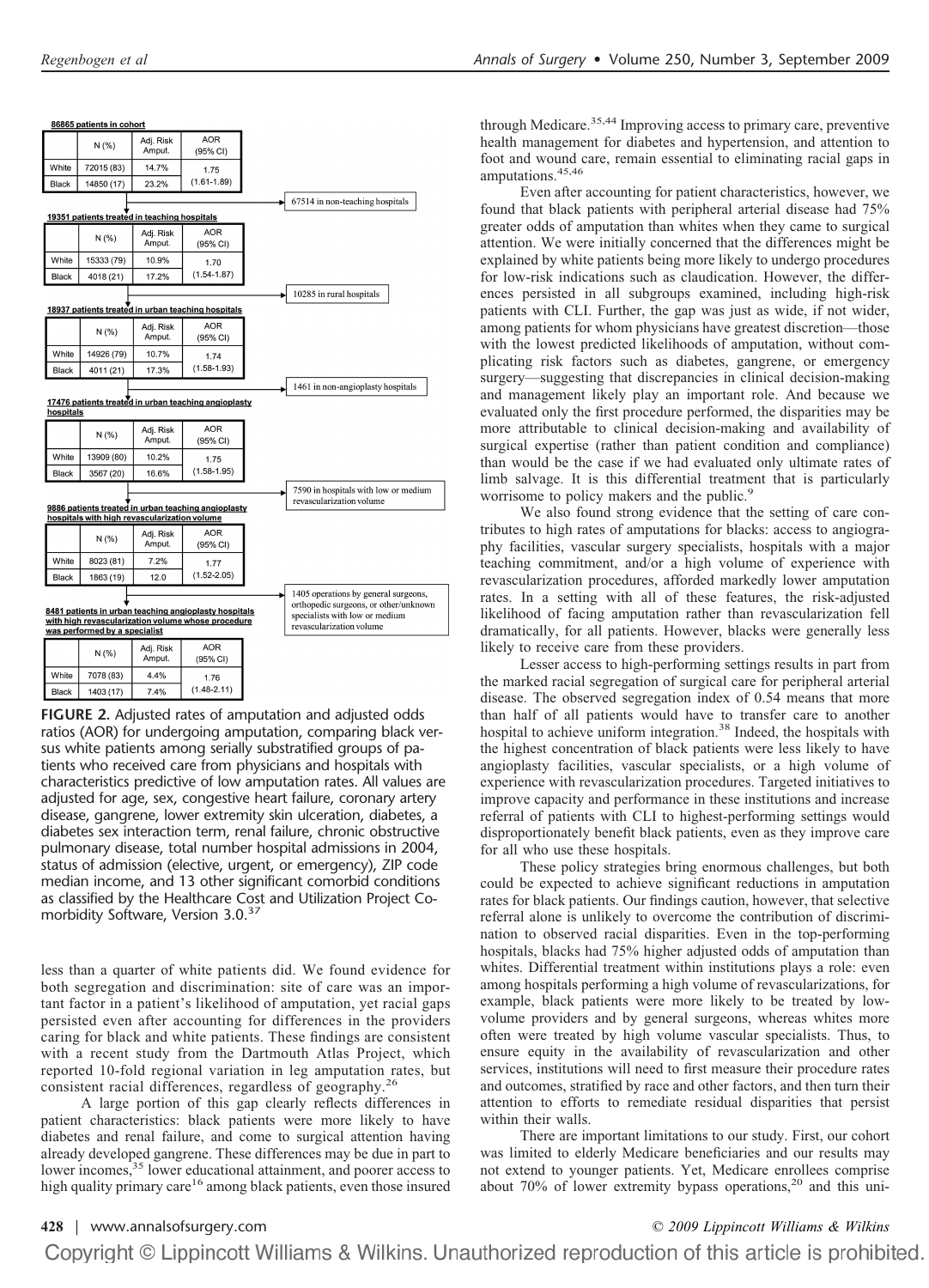formly-insured, age-limited cohort should bias our results toward the null hypothesis by limiting the contribution of these potential confounding variables. We may fail to capture some angioplasty procedures performed on an outpatient basis, but these represent a small minority of patients.47 Because we rely on administrative data for risk adjustment, we lack some variables such as performance status<sup>45</sup> and smoking history.<sup>46</sup> However, our risk adjustment model includes most of the important clinical covariates identified by others,48 and provided excellent discrimination, with a c-statistic of 0.90. Finally, recognizing that revascularization is not the right procedure for every patient,<sup>49</sup> we cannot determine with certainty whether racial differences are due to excess amputations in black patients who could have been revascularized, excess revascularizations in white patients who could have received medical management, or racial differences in clinical presentation,<sup>29,31,39</sup> vascular anatomy,<sup>27,50</sup> or expected likelihood of long-term graft patency,<sup>39</sup> for which we do not account in our models. Still, most clinicians agree that aggressive pursuit of revascularization should come first,<sup>39,51</sup> with primary amputation reserved for patients who have irreparable gangrene, poor wound healing, or inadequate distal vessels to support bypass.45 Even looking within groups of patients with and without gangrene, diabetes, or other characteristics, we find differential treatment, with higher rates of amputations for blacks.

Our results suggest that effective strategies to reduce amputation rates for CLI would involve improvements in the facilities in which most black patients receive care and expanded access to high-performing providers—interventions which will meaningfully increase revascularization rates for patients of any race. However, elimination of disparities—a problem Americans are rightly embarrassed to see persisting—will require efforts across a variety of settings, from health literacy to primary care to specialty surgical referrals, as well as institutional surveillance to identify discrimination and ensure equitable treatment.

#### **ACKNOWLEDGMENTS**

*The authors thank Jie Zheng (Department of Health Policy and Management, Harvard School of Public Health) for her major contributions in constructing and managing this linked database, and Arnold Epstein, MD, MA (Department of Health Policy and Management, Harvard School of Public Health); John Ayanian, MD, MPP (Department of Health Care Policy, Harvard Medical School); and Louis Nguyen, MD, MBA, MPH (Department of Surgery, Brigham and Women's Hospital) for their advice and guidance in the development of this work.*

#### **REFERENCES**

- 1. Smedley BD, Stith AY, Nelson AR. *Unequal Treatment: Confronting Racial and Ethnic Disparities in Health Care*. Washington, DC: National Academies Press; 2003.
- 2. Jha AK, Fisher ES, Li Z, et al. Racial trends in the use of major procedures among the elderly. *N Engl J Med*. 2005;353:683-691.
- 3. Epstein AM, Ayanian JZ, Keogh JH, et al. Racial disparities in access to renal transplantation— clinically appropriate or due to underuse or overuse? *N Engl J Med*. 2000;343:1537–1544; 2 p preceding 1537.
- 4. Skinner J, Weinstein JN, Sporer SM, et al. Racial, ethnic, and geographic disparities in rates of knee arthroplasty among Medicare patients. *N Engl J Med*. 2003;349:1350 –1359.
- 5. Schneider EC, Leape LL, Weissman JS, et al. Racial differences in cardiac revascularization rates: does "overuse" explain higher rates among white patients? *Ann Intern Med*. 2001;135:328 –337.
- 6. Whittle J, Conigliaro J, Good CB, et al. Racial differences in the use of invasive cardiovascular procedures in the Department of Veterans Affairs medical system. *N Engl J Med.* 1993;329:621-627.
- Wilson MG, May DS, Kelly JJ. Racial differences in the use of total knee arthroplasty for osteoarthritis among older Americans. *Ethn Dis*. 1994;4:  $57-67.$
- 8. McBean AM, Gornick M. Differences by race in the rates of procedures performed in hospitals for Medicare beneficiaries. *Health Care Financ Rev*. 1994;15:77–90.
- 9. Mort EA, Weissman JS, Epstein AM. Physician discretion and racial variation in the use of surgical procedures. *Arch Intern Med*. 1994;154:761–767.
- 10. Hasnain-Wynia R, Baker DW, Nerenz D, et al. Disparities in health care are driven by where minority patients seek care: examination of the hospital quality alliance measures. *Arch Intern Med*. 2007;167:1233–1239.
- 11. Jha AK, Orav EJ, Li Z, et al. Concentration and quality of hospitals that care for elderly black patients. *Arch Intern Med*. 2007;167:1177–1182.
- 12. Bailey JE, Sprabery LR. Inequitable funding may cause health care disparities. *Arch Intern Med.* 2007;167:1226-1228.
- 13. Lucas FL, Stukel TA, Morris AM, et al. Race and surgical mortality in the United States. *Ann Surg*. 2006;243:281–286.
- 14. Barnato AE, Lucas FL, Staiger D, et al. Hospital-level racial disparities in acute myocardial infarction treatment and outcomes. *Med Care*. 2005;43: 308 –319.
- 15. Blustein J. Who is accountable for racial equity in health care? *Jama*. 2008;299:814 – 816.
- 16. Bach PB, Pham HH, Schrag D, et al. Primary care physicians who treat blacks and whites. *N Engl J Med*. 2004;351:575–584.
- 17. Popescu I, Vaughan-Sarrazin MS, Rosenthal GE. Differences in mortality and use of revascularization in black and white patients with acute MI admitted to hospitals with and without revascularization services. *JAMA*. 2007;297: 2489 –2495.
- 18. Trivedi AN, Sequist TD, Ayanian JZ. Impact of hospital volume on racial disparities in cardiovascular procedure mortality. *J Am Coll Cardiol*. 2006; 47:417– 424.
- 19. Zhang W, Ayanian JZ, Zaslavsky AM. Patient characteristics and hospital quality for colorectal cancer surgery. *Int J Qual Health Care*. 2007;19:11–20.
- 20. Birkmeyer JD, Siewers AE, Finlayson EV, et al. Hospital volume and surgical mortality in the United States. *N Engl J Med*. 2002;346:1128-1137.
- 21. Liu JH, Zingmond DS, McGory ML, et al. Disparities in the utilization of high-volume hospitals for complex surgery. *JAMA*. 2006;296:1973–1980.
- 22. Begg CB, Cramer LD, Hoskins WJ, et al. Impact of hospital volume on operative mortality for major cancer surgery. *JAMA*. 1998;280:1747–1751.
- 23. Luft HS, Parker JD. Volume and mortality in coronary artery bypass grafting. *BMJ*. 1995;311:1304 –1305.
- 24. Skinner J, Chandra A, Staiger D, et al. Mortality after acute myocardial infarction in hospitals that disproportionately treat black patients. *Circulation*. 2005;112:2634 –2641.
- 25. Guadagnoli E, Ayanian JZ, Gibbons G, et al. The influence of race on the use of surgical procedures for treatment of peripheral vascular disease of the lower extremities. *Arch Surg*. 1995;130:381–336.
- 26. Fisher ES, Goodman DC, Chandra A. *Disparities in Health and Health Care Among Medicare Beneficiaries*. Princeton, NJ: Robert Wood Johnson Foundation; 2008.
- 27. Huber TS, Wang JG, Wheeler KG, et al. Impact of race on the treatment for peripheral arterial occlusive disease. *J Vasc Surg*. 1999;30:417– 425.
- 28. Feinglass J, Rucker-Whitaker C, Lindquist L, et al. Racial differences in primary and repeat lower extremity amputation: results from a multihospital study. *J Vasc Surg*. 2005;41:823– 829.
- 29. Rucker-Whitaker C, Feinglass J, Pearce WH. Explaining racial variation in lower extremity amputation: a 5-year retrospective claims data and medical record review at an urban teaching hospital. *Arch Surg*. 2003;138:1347–1351.
- 30. Collins TC, Johnson M, Henderson W, et al. Lower extremity nontraumatic amputation among veterans with peripheral arterial disease: is race an independent factor? *Med Care*. 2002;40(suppl 1):I106 –I116.
- 31. Lavery LA, van Houtum WH, Ashry HR, et al. Diabetes-related lowerextremity amputations disproportionately affect Blacks and Mexican Americans. *South Med J*. 1999;92:593–599.
- 32. Tunis SR, Bass EB, Klag MJ, et al. Variation in utilization of procedures for treatment of peripheral arterial disease. A look at patient characteristics. *Arch Intern Med*. 1993;153:991–998.
- 33. Brothers TE, Robison JG, Sutherland SE, et al. Racial differences in operation for peripheral vascular disease: results of a population-based study. *Cardiovasc Surg*. 1997;5:26 –31.
- 34. Dillingham TR, Pezzin LE, Mackenzie EJ. Racial differences in the incidence of limb loss secondary to peripheral vascular disease: a population-based study. *Arch Phys Med Rehabil*. 2002;83:1252–1257.
- 35. Eslami MH, Zayaruzny M, Fitzgerald GA. The adverse effects of race, insurance status, and low income on the rate of amputation in patients

#### *© 2009 Lippincott Williams & Wilkins* [www.annalsofsurgery.com](http://www.annalsofsurgery.com) | **429**

Copyright © Lippincott Williams & Wilkins. Unauthorized reproduction of this article is prohibited.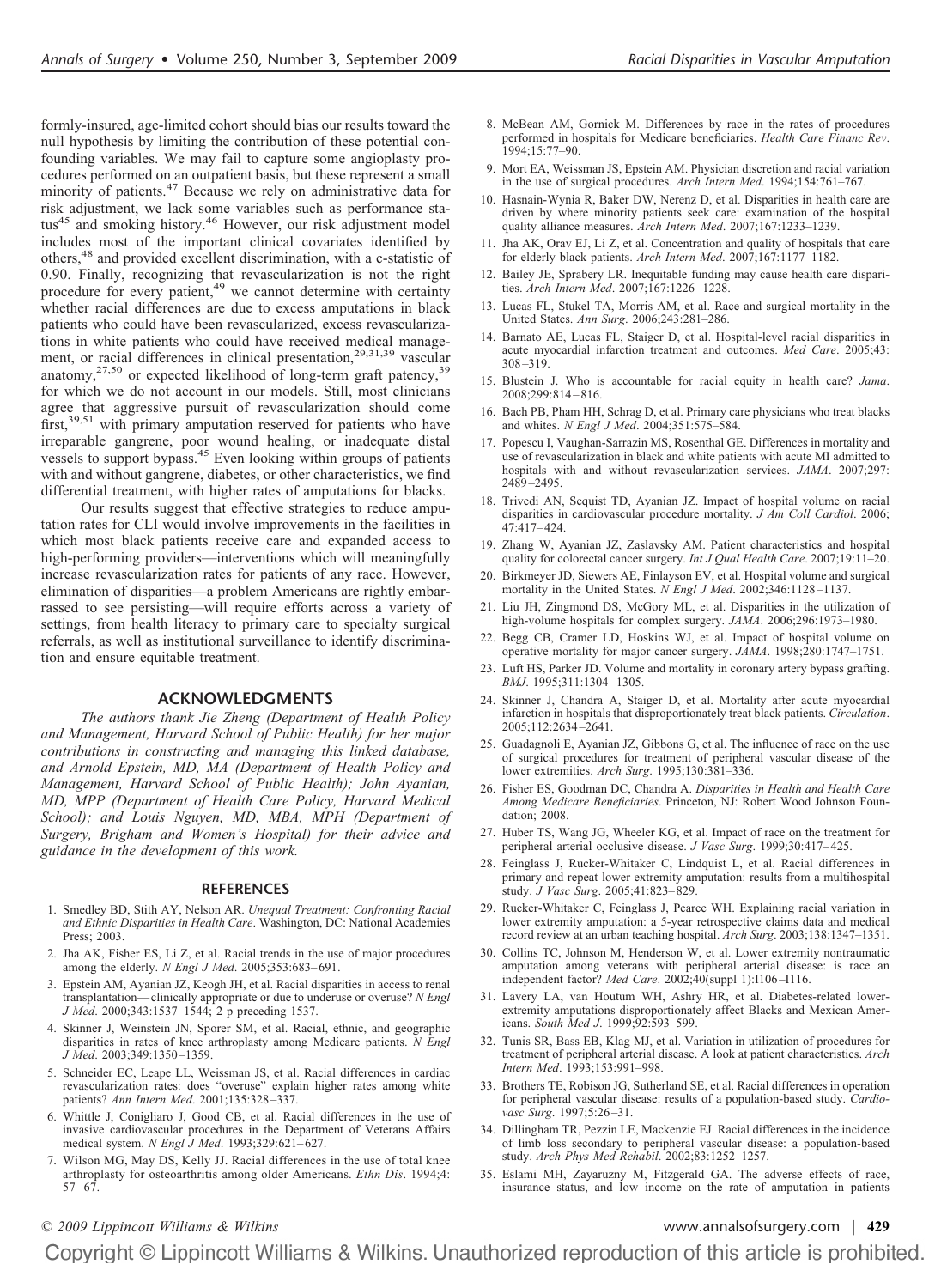presenting with lower extremity ischemia. *J Vasc Surg*. 2007;45:55–59.

- 36. Houghton AD, Taylor PR, Thurlow S, et al. Success rates for rehabilitation of vascular amputees: implications for preoperative assessment and amputation level. *Br J Surg*. 1992;79:753–755.
- 37. Elixhauser A, Steiner C, Harris DR, et al. Comorbidity measures for use with administrative data. *Med Care*. 1998;36:8 –27.
- 38. Massey DS, Denton NA. The dimensions of residential segregation. *Soc Forces*. 1988;67:281–315.
- 39. Chew DK, Nguyen LL, Owens CD, et al. Comparative analysis of autogenous infrainguinal bypass grafts in African Americans and Caucasians: the association of race with graft function and limb salvage. *J Vasc Surg*. 2005;42: 695–701.
- 40. Singer JD. Using SAS PROC MIXED to fit multilevel models, hierarchical models, and individual growth models. *J Edu Behav Stat*. 1998;24:323–355.
- 41. Zaslavsky AM, Ayanian JZ. Integrating research on racial and ethnic disparities in health care over place and time. *Med Care*. 2005;43:303–307.
- 42. Localio AR, Berlin JA, Ten Have TR, et al. Adjustments for center in multicenter studies: an overview. *Ann Intern Med*. 2001;135:112–123.
- 43. Smith DB. The racial segregation of hospital care revisited: Medicare discharge patterns and their implications. *Am J Public Health*. 1998;88:  $461 - 463.$
- 44. O'Malley AS, Forrest CB, Feng S, et al. Disparities despite coverage: gaps in colorectal cancer screening among Medicare beneficiaries. *Arch Intern Med*. 2005;165:2129 –2135.
- 45. Nehler MR, Hiatt WR, Taylor LM Jr. Is revascularization and limb salvage always the best treatment for critical limb ischemia? *J Vasc Surg*. 2003;37: 704 –708.
- 46. Gornik HL, Creager MA. Contemporary management of peripheral arterial disease: I. Cardiovascular risk-factor modification. *Cleve Clin J Med.* 2006; 73(suppl 4):S30 –S37.
- 47. Akopian G, Katz SG. Peripheral angioplasty with same-day discharge in patients with intermittent claudication. *J Vasc Surg*. 2006;44:115–118.
- 48. Tseng CL, Rajan M, Miller DR, et al. Use of administrative data to risk adjust amputation rates in a national cohort of Medicare-enrolled veterans with diabetes. *Med Care*. 2005;43:88 –92.
- 49. Nehler MR, Peyton BD. Limb salvage for chronic arterial occlusive disease: indications and management in 2004. *J Cardiovasc Surg*. 2004;45:177–180.
- 50. Sidawy AN, Schweitzer EJ, Neville RF, et al. Race as a risk factor in the severity of infragenicular occlusive disease: study of an urban hospital patient population. *J Vasc Surg*. 1990;11:536 –543.
- 51. Taylor SM, Kalbaugh CA, Healy MG, et al. Do current outcomes justify more liberal use of revascularization for vasculogenic claudication? A single center experience of 1,000 consecutively treated limbs. *J Am Coll Surg*. 2008;206: 1053–1062; discussion 1062–1064.

# **Discussions**

DR. STEVEN C. STAIN (ALBANY, NEW YORK): What I am most interested in is that the authors find that there is still a difference in amputations, even in urban, high procedure volume teaching hospitals with angioplasty facilities and when procedures are performed by high volume specialists. Many of us work in tertiary and quaternary care hospitals, but explaining why these differences in outcome remain even after controlling for patient physician characteristics is difficult. We all believe that we treat patients equally regardless of race. Are we wrong? The authors suggested that referring black patients to high volume hospitals and specialists could reduce the incidence of amputation. However, selective referral is unlikely to overcome the observed racial disparity and would not address the intra institutional bias.

Is it possible to control for patients who may have attempts at revascularization followed by amputation? In other words, would it sometimes be more appropriate to perform an amputation after a failed revascularization for a black patient with multiple co morbidities than on a white patient? Is it possible, from your data set, to ascertain that racial disparities persist even in those institutions with, presumably, the best outcomes, those with vascular surgery fellowships? The authors suggest that the transfer of patients to a high

volume center would improve the care of all patients and disproportionately benefit black patients, and acknowledge that selective referral would not address the apparent bias within an institution. Do you have any suggestions on how to approach the fact that even in these top tier performing hospitals, black patients are still less likely to be treated by a high volume provider or vascular specialist?

DR. SCOTT E. REGENBOGEN (BOSTON, MASSACHUSETTS): We looked only at the first procedure the patient received, and we did that specifically because we were less interested in outcomes than in clinical decision making. Thus, we were interested in what was the first choice procedure for each patient. You mentioned that perhaps revascularization was inappropriate and perhaps white patients received inappropriate first revascularizations when they would have been better off with amputation and vice versa. No, we cannot really control for that.

Your second question was do I know whether fellowship contributes to some of the differences we see. Unfortunately, in the American Hospital Association data they do not mention vascular fellowships. To do that we would need to take a smaller subset and examine hospitals where we actually knew who they were. Third, you asked how I would approach the problem of residual disparity within the highest performing institutions, and this is what I find most stimulating about this research. We must decide as a society whether we are more interested in a rising tide that raises all boats, that is, are we interested in better care for everybody with the hope that it will improve the care for the most disadvantaged, or, are we interested in investing more in the question of equity, because there is probably a trade off. If the answer is the latter, that we are interested in investing in equity, the way we go about that, I think, is by specifically measuring within every hospital how we deal with patients of different races, different socioeconomic status, and different insurance status; using that as a target within our hospitals.

DR. ORLANDO C. KIRTON (HARTFORD, CONNECTICUT): Your findings are very troubling to me as an African American surgeon. An increasing number of individuals are making very robust academic careers identifying the pervasiveness of racial disparities in our health care delivery system at every level, but rarely identifying or proposing substantive solutions. Is it access? Is it the lack of health care literacy? Is it entrenched cultural mores or attitudes? The last line of your abstract I find most troubling; and I will quote, "increased referral to high performing providers might increase limb preservation, but will not eliminate disparities until equitable treatment is ensured in all settings." The high performance providers you allude to reside at institutions for which many in this august audience work and hold leadership positions. I keep hoping that a population based approach with performance metrics and penalties is a potential solution.

DR. SCOTT E. REGENBOGEN (BOSTON, MASSACHUSETTS): I note in particular the use of the word "troubling," and I used the same word in the manuscript. We found the results uncomfortable ourselves and took great pains in trying to understand how to discuss them. And to some extent, I agree with your point that we have been studying and identifying and describing disparities for decades, and our great interest here was in trying to understand whether proposed interventions might be likely to address those disparities. I believe this is where research will hopefully lead to the idea of defining, identifying and carefully designing interventions to eliminate disparities in race and socioeconomic status.

DR. JOHN J. RICOTTA (STONY BROOK, NEW YORK): Some of this relates to the status of the patient when they come in, and often the patient will leave with a successful revascularization, and then come

**430** | [www.annalsofsurgery.com](http://www.annalsofsurgery.com) *© 2009 Lippincott Williams & Wilkins*Copyright © Lippincott Williams & Wilkins. Unauthorized reproduction of this article is prohibited.